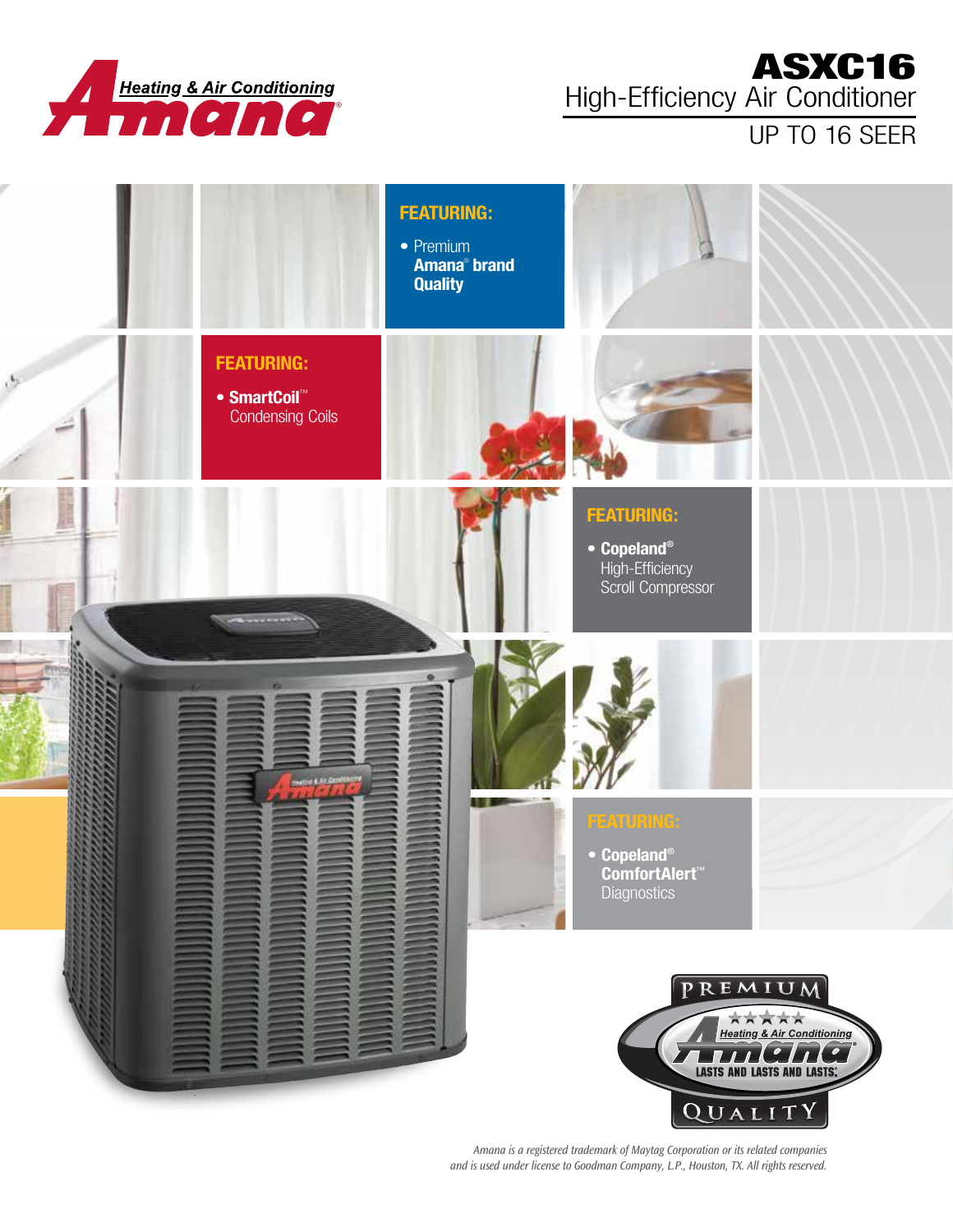

## Premium Indoor Comfort with Amana® Brand Air Conditioners

*Beat the summer heat and the winter cold with a premium Amana brand ASXC16 R-410A Air Conditioner — a unit that provides you with high-efficiency, outstanding performance and quiet operation. This air conditioner's reliable operation and outstanding features add up to premium indoor comfort. The Amana brand has a long reputation for providing quality and innovation in home appliances, and our heating and air conditioning products are made with the same level of commitment. You can expect years of dependable service from your Amana brand ASXC16 R-410A Air Conditioner. Why suffer through hot, humid days or cold, frigid nights with an inefficient, lower SEER noisy air conditioner when an Amana brand ASXC16 unit with chlorine-free R-410A refrigerant can consistently deliver quiet, energy-conserving comfort?*

#### Energy-Saving Efficiency

When properly matched and installed, your Amana brand ASXC16 Air Conditioner offers up to 16 SEER energy-efficiency performance. "SEER" stands for Seasonal Energy Efficiency Ratio, a measure used by the U.S. Department of Energy to rate the cooling efficiency of air conditioners and heat pumps. The higher the SEER, the greater the efficiency — and the lower the operating cost. Compared to lower SEER units found in many homes, an Amana brand ASXC16 air conditioner provides significant savings on your electric bill.

With Amana brand air conditioners, your comfort and savings start with a high-efficiency Copeland® scroll compressor. This quality component uses the latest compression technology and features overload protection. The efficient design of the scroll compressor is complemented by our durable, high-efficient condensing coil, which is made with corrugated aluminum fins and refrigerationgrade copper tubing.

In many applications, the efficiency of your Amana brand ASXC16 Air Conditioner can be enhanced by using it in conjunction with an Amana brand gas furnace, air handler or modular blower that includes a variablespeed blower motor. Talk to your Amana brand dealer about opportunities to increase the efficiency of your new unit.



#### What is R-410A?

Compared to lower SEER, R-22 refrigerant units, our new Amana brand ASXC16 Air Conditioner will not only provide you with money-saving cooling performance for many years, but it also features R-410A refrigerant. This refrigerant does not contain chlorine. Introduced in 1995, R-410A refrigerant has helped increase the durability and reliability of air conditioner compressors.

#### Experience Quiet Comfort

You can be assured that your Amana brand air conditioner will provide you with quiet operation. To minimize operating sounds, we've acoustically engineered our systems with enhancements that include a compressor soundreduction cover made of high-density foam and a specially designed sound-control top.

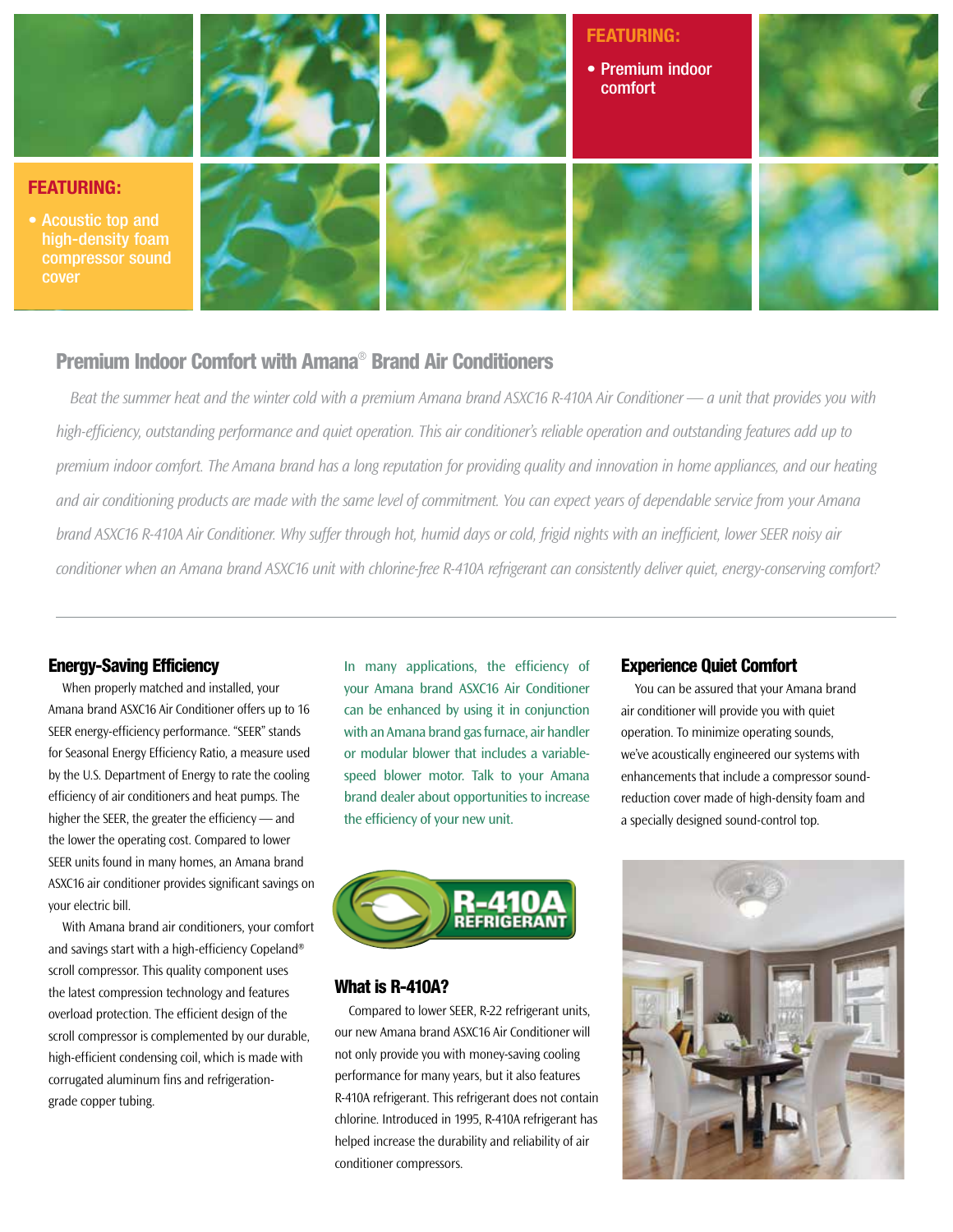## Commitment to Quality Engineering

Always in pursuit of the highest performance and efficiency, our engineers are constantly evaluating the latest technology and applying it to every Amana brand air conditioner. The Amana brand line of air conditioners is designed and built to ensure dependable operation with continuous, trouble-free cooling comfort.

But best of all, the operation of your air conditioner can be monitored and reviewed by your contractor with the use of the ComfortAlert™ Diagnostics module that we build into all of our premium Amana brand

units. This module monitors data from the unit and accurately detects the cause of systemrelated issues.



For even greater peace of mind, ask your dealer or visit our web site at **www.amanahac.com** for more details about Asure.<sup>SM</sup> an

affordable Parts and Labor Extended Service Plan for your entire Amana brand HVAC system.†

### Additional Information

Before purchasing this appliance, read important information about its estimated annual energy consumption, yearly operating cost, or energy efficiency rating that is available from your retailer.

# PREMIUM WARRANTY\* PROTECTION





\*Complete warranty details available from your local dealer or at www.amana-hac.com. To receive the Lifetime Unit Replacement Limited Warranty (good for as long as you own your home) and 10-Year Parts Limited Warranty, online registration must be completed within 60 days of installation. Online registration is not required in California or Quebec.

*† Extended Service Plans not available in all states. Ask your dealer for full details.*

# The Amana® brand **ASXC16** High-Efficiency Air Conditioner advantages:



- Up to 16 SEER cooling performance
- Chlorine-free R-410A refrigerant
- Two-Stage UltraTech Copeland® scroll compressor
- Lifetime Unit Replacement Limited Warranty\* for as long as you own your home
- 10-Year Parts Limited Warranty\*
- Quiet operation ensured by: - A high-density compressor sound cover
	- A two-speed condenser fan motor
	- A wire fan discharge grille
- Copeland<sup>®</sup> ComfortAlert™ diagnostics
- A factory-installed filter drier
- A louvered cabinet made of heavy-gauge galvanized steel that protects the coil, while its appliance-quality, post-paint finish resists the effects of weather and time
- High- and low-pressure switches